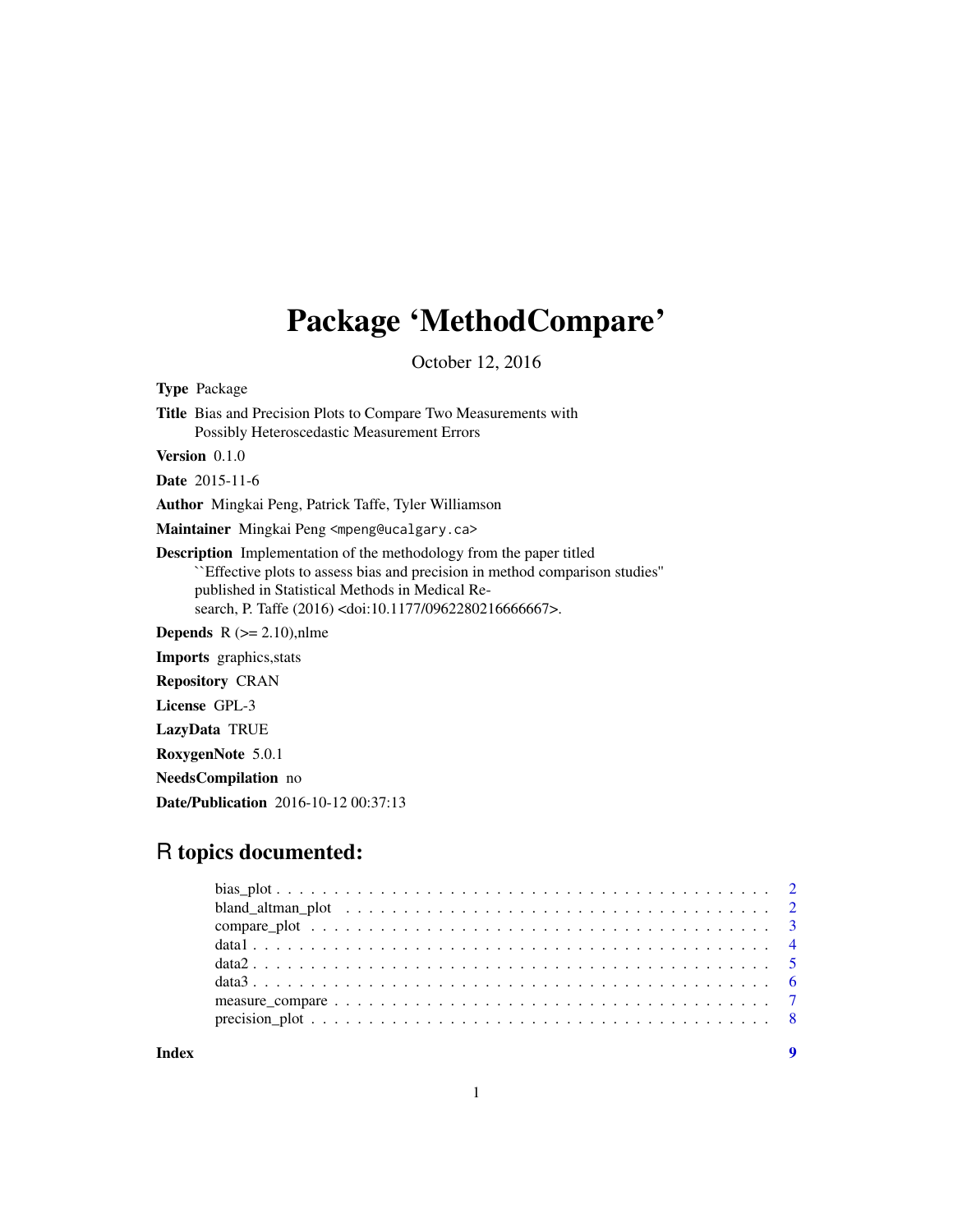<span id="page-1-0"></span>bias\_plot *Plot used to visually assess the amount of bias of a new measurement method relative to a reference standard*

#### Description

This function draws the "bias plot" which is used to visually assess the bias of the new method relative to a reference method. It is obtained by graphing a scatter plot of  $y_{1ij}$  (new method) and  $y_{2ij}$  (reference method) versus the BLUP of y2 along with the two regression lines, and adds a second scale on the right showing the relationship between the estimated amount of bias and BLUP of y2.

#### Usage

bias\_plot(object)

#### Arguments

object an object retunred by a call to [measure\\_compare](#page-6-1)

#### Author(s)

Mingkai Peng

#### Examples

```
### load the data
data(data1)
### analysis
measure_model <- measure_compare(data1)
### Bias plot
bias_plot(measure_model)
```
bland\_altman\_plot *Bland and Atlman's limits of agreement plot*

#### Description

This function produces Bland and Altman's Limits of Agreement plot (LoA) when there are repeated measurements with possibly heteroscedastic measurement errors.

#### Usage

```
bland_altman_plot(data, new = "y1", Ref = "y2", ID = "id", fill = TRUE)
```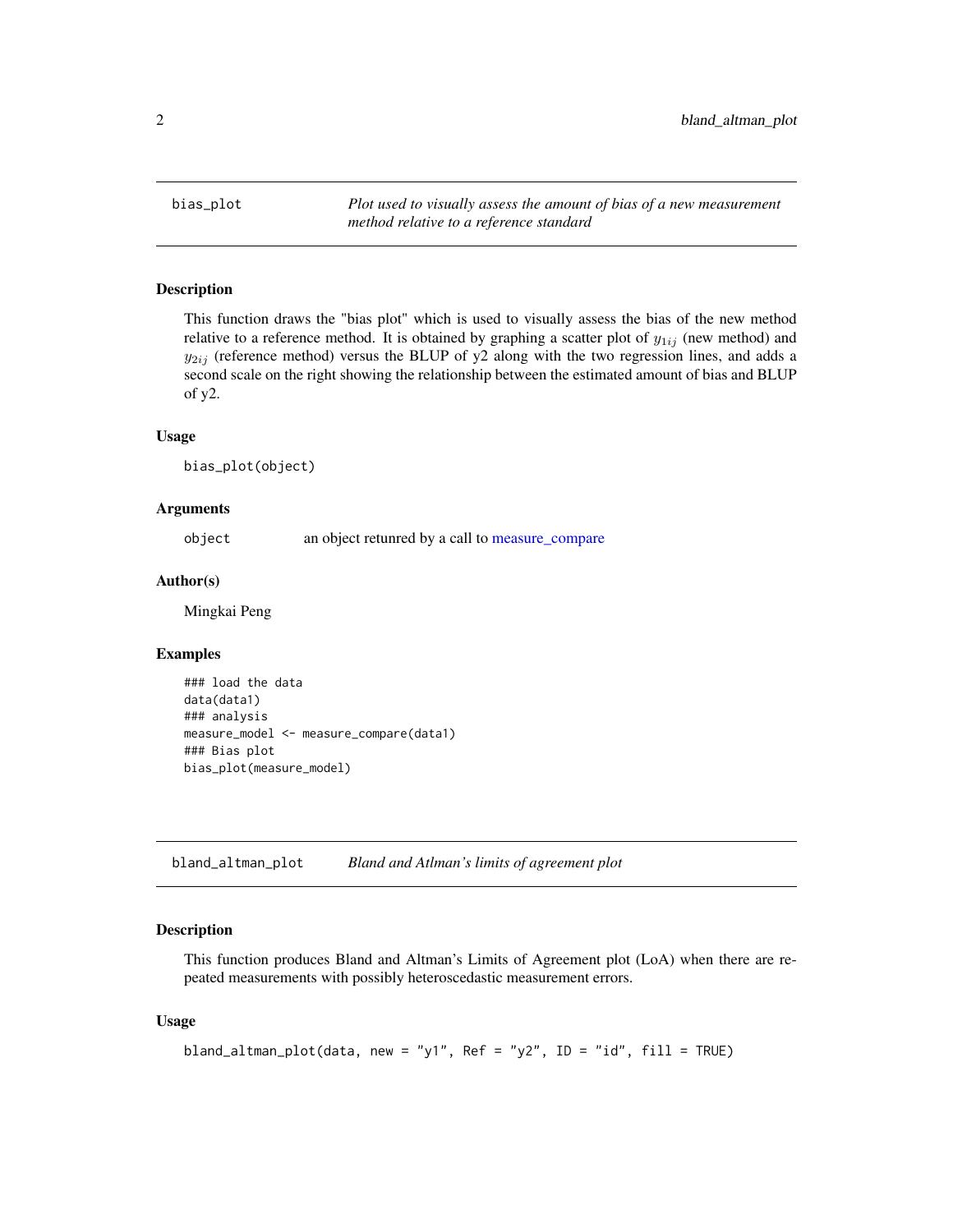#### <span id="page-2-0"></span>compare\_plot 3

#### Arguments

| data | a data frame contains the object identification number (id), the measurement val-<br>ues from new measurement method $(y1)$ and those from the reference standard<br>(y2)       |
|------|---------------------------------------------------------------------------------------------------------------------------------------------------------------------------------|
| new  | specify the variable name or location for the new measurement method                                                                                                            |
| Ref  | specify the variable name or location for the reference measuerment method                                                                                                      |
| ID   | specify the variable name for location for the subject identification number (id)                                                                                               |
| fill | logical. If TRUE use the avarage value for new methods to fill out the missing<br>value (only useful for drawing a plot with all the measurements by the reference<br>standard) |

#### Details

This functions computes the limits of agreement (LoA) when there are repeated measurements and possibly the measurement error are heteroscedastic

#### Author(s)

Mingkai Peng

#### Examples

```
### Load the data
data(data1)
### Bland and Altman's plot
bland_altman_plot(data1)
```
compare\_plot *Plot used to visualize the recalibration of the new method after estimating the bias*

#### Description

This function allows the visualization of the bias-corrected values (i.e. recalibrated values, variable y1\_corr) of the new measurement method.

#### Usage

```
compare_plot(object)
```
#### Arguments

object an object retunred by a call to [measure\\_compare](#page-6-1)

#### Author(s)

Mingkai Peng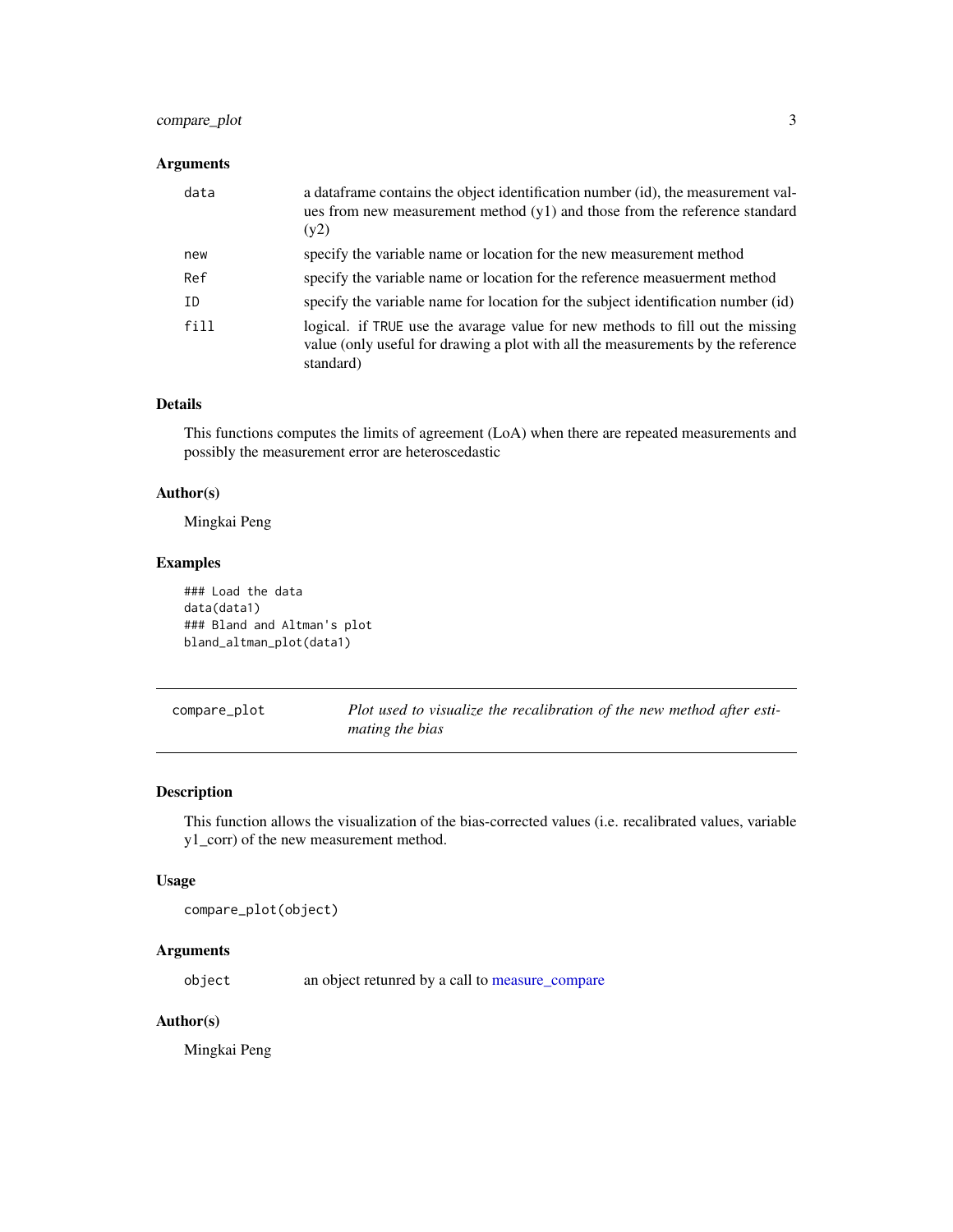4 data 1 da ta 1 da ta 1 da ta 1 da ta 1 da ta 1 da ta 1 da ta 1 da ta 1 da ta 1 da ta 1 da ta 1 da ta 1 da ta

#### Examples

```
### load the data
data(data1)
### analysis
measure_model <- measure_compare(data1)
### compare plot
compare_plot(measure_model)
```
data1 *Simulated dataset 1*

#### Description

In the simulated dataset 1, each subject has 1 measurement value from the new method and 10 to 15 measurement values from the reference method. Compared to the reference method, the new method has differential bias of -4 and proportional bias of 1.2. Variance of the new method is smaller than that for the referene method.

#### Usage

data1

#### Format

An object of class data. frame with 1255 rows and 3 columns.

#### Details

@format A data frame with three variables:

- id identification number for subjects
- y1 values from the new measurement method
- y2 values from the reference measurement method

Dataset 1 was created based on the following equations:

$$
y_{1i} = -4 + 1.2x_i + \varepsilon_{1i}, \varepsilon_{1i} \mid x_i \sim N(0, (1 + 0.1x_i)^2)
$$

$$
y_{2ij} = x_i + \varepsilon_{2ij}, \varepsilon_{2ij} \mid x_i \sim N(0, (2 + 0.2x_i)^2)
$$

$$
x_i \sim Uniform[10 - 40]
$$

for  $i = 1, 2, \ldots, 100, j = 1, 2, \ldots, n_{2i}$  and the number of repeated measurements for each subject *i* from the reference standard was  $n_{2i} \sim Uniform[10 - 15]$ .

<span id="page-3-0"></span>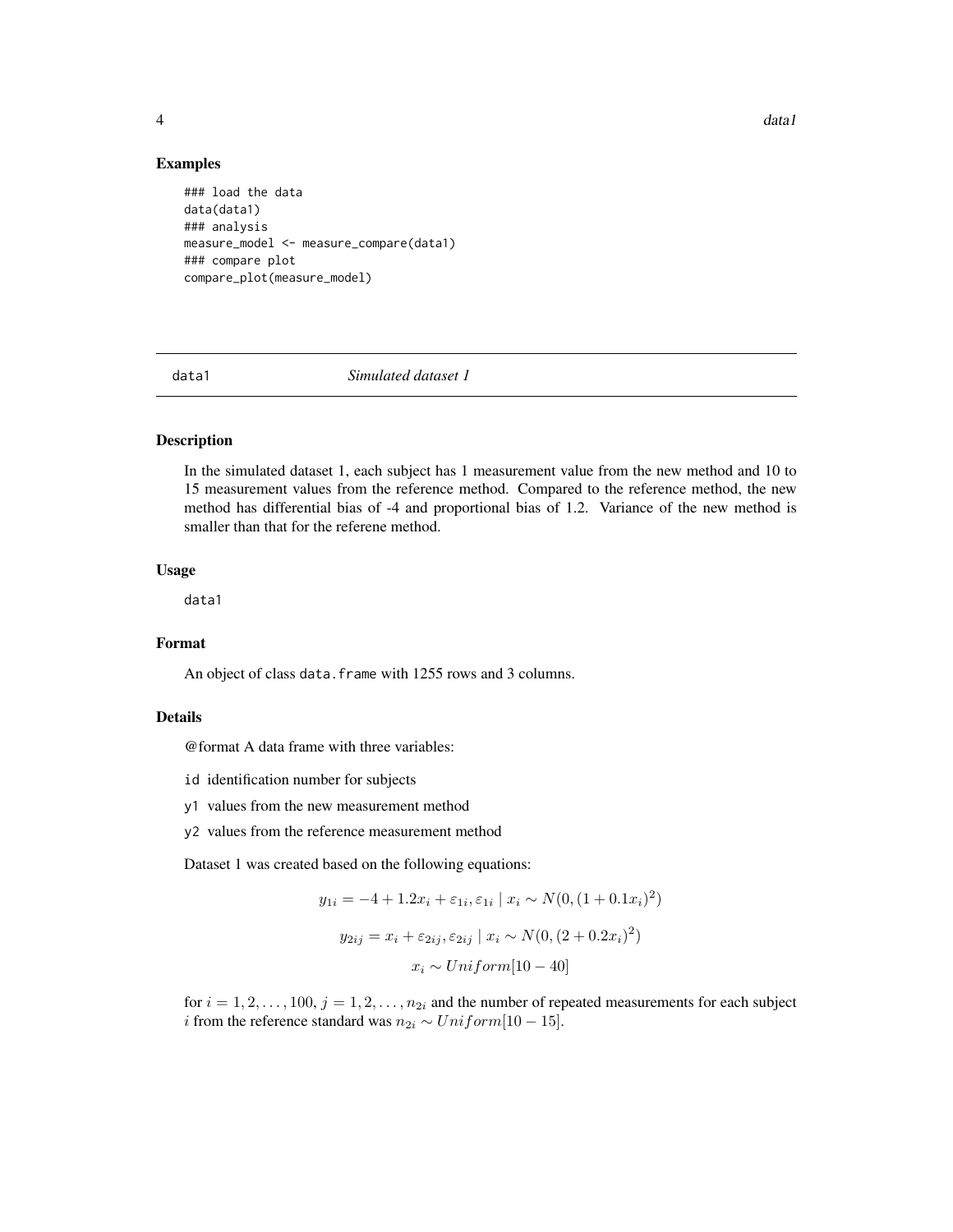<span id="page-4-0"></span>

#### Description

In the simulated dataset 2, each subject has 1 to 5 measurement values from the new method and 10 to 15 measurement values from the reference method. Compared to the reference method, the new method has differential bias of -4 and proportional bias of 1.2. Variance of the new method is smaller than that for the referene method.

#### Usage

data2

#### Format

An object of class data. frame with 1239 rows and 3 columns.

#### Details

@format A data frame with three variables:

- id identification number for subjects
- y1 values from the new measurement method
- y2 values from the reference measurement method

Dataset 2 was created based on the following equations:

$$
y_{1ij} = -4 + 1.2x_i + \varepsilon_{1ij}, \varepsilon_{1ij} \mid x_i \sim N(0, (1 + 0.1x_i)^2)
$$
  

$$
y_{2ij} = x_i + \varepsilon_{2ij}, \varepsilon_{2ij} \mid x_i \sim N(0, (2 + 0.2x_i)^2)
$$
  

$$
x_i \sim Uniform[10 - 40]
$$

for  $i = 1, 2, \ldots, 100, j = 1, 2, \ldots, n_{1i}/n_{2i}$  and the number of repeated measurements for each subject *i* from the new and reference method was  $n_{1i} \sim Uniform[1-5]$  and  $n_{2i} \sim Uniform[10-$ 15] respectively.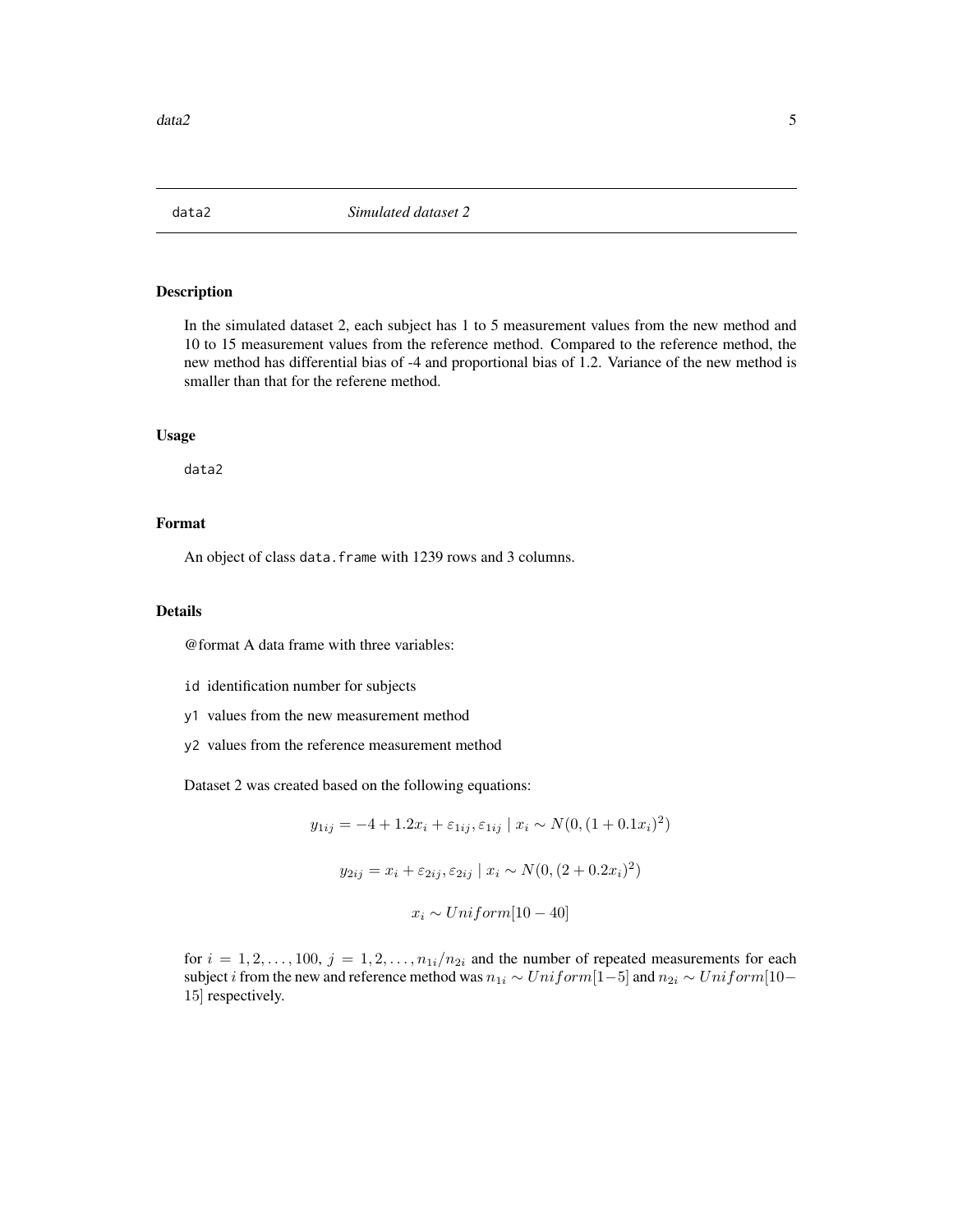<span id="page-5-0"></span>

#### Description

In the simulated dataset 3, each subject has 1 to 5 measurement values from the new method and 10 to 15 measurement values from the reference method. Compared to the reference method, the new method has differential bias of 3 and proportional bias of 0.9. Variance of the new method is larger than that for the referene method.

#### Usage

data3

#### Format

An object of class data. frame with 1250 rows and 3 columns.

#### Details

@format A data frame with three variables:

- id identification number for subjects
- y1 values from the new measurement method
- y2 values from the reference measurement method

Dataset 3 was created based on the following equations:

$$
y_{1ij} = 3 + 0.9x_i + \varepsilon_{1ij}, \varepsilon_{1ij} \mid x_i \sim N(0, (2 + 0.06x_i)^2)
$$

$$
y_{2ij} = x_i + \varepsilon_{2ij}, \varepsilon_{2ij} \mid x_i \sim N(0, (1 + 0.01x_i)^2)
$$

$$
x_i \sim Uniform[10 - 40]
$$

for  $i = 1, 2, \ldots, 100, j = 1, 2, \ldots, n_{1i}/n_{2i}$  and the number of repeated measurements for each subject *i* from the new and reference method was  $n_{1i} \sim Uniform[1-5]$  and  $n_{2i} \sim Uniform[10-$ 15] respectively.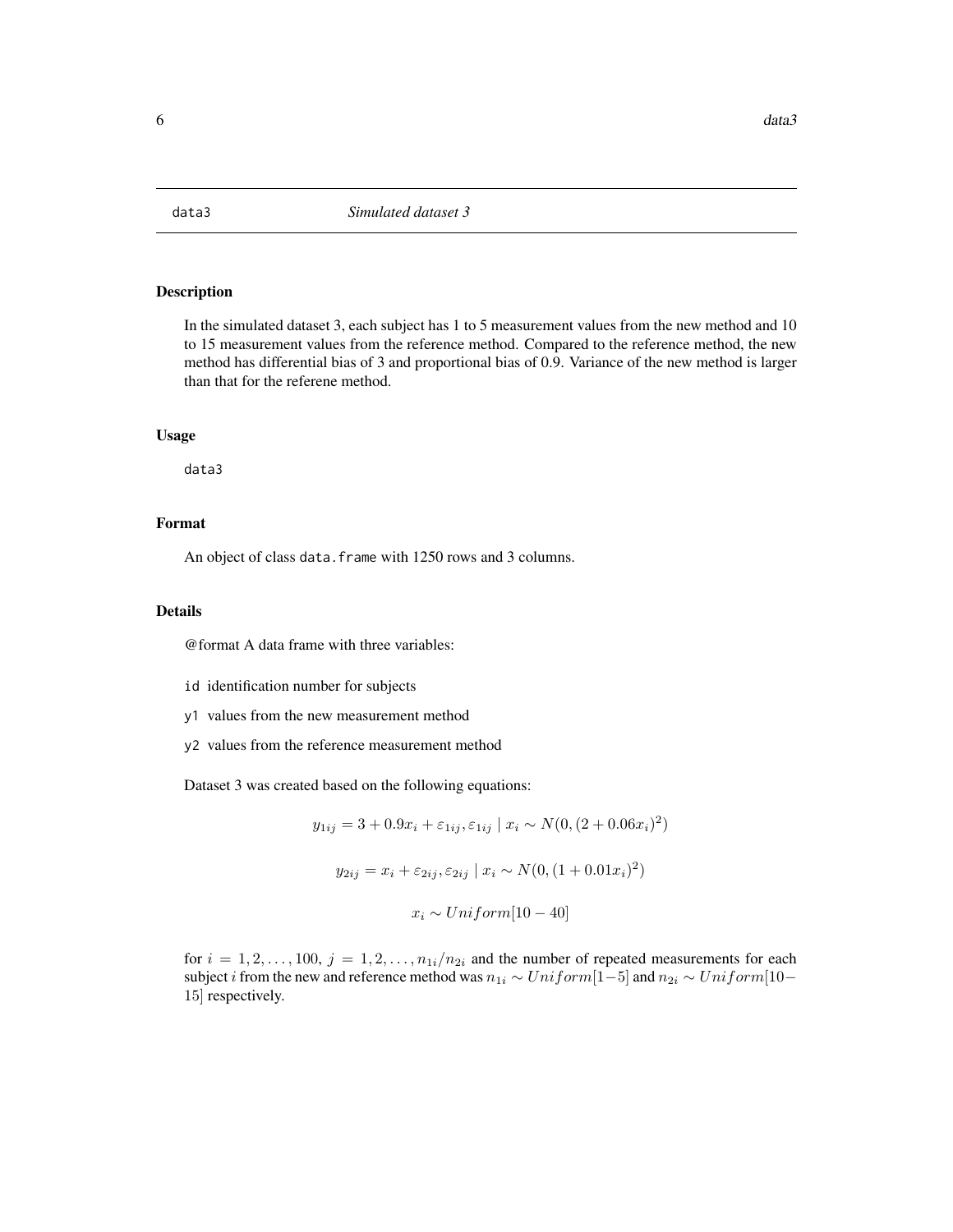<span id="page-6-1"></span><span id="page-6-0"></span>measure\_compare *Estimation of the amount of bias of a new measurement method relative to a reference method with possibly heteroscedastic errors*

#### Description

This function implements the methodology reported in the paper entitled "Effective plots to assess bias and precision in method comparison studies" published in Statistical Methods in Medical Research (P. Taffe, 2015) (to appear).

#### Usage

```
measure_compare(data, new = "y1", Ref = "y2", ID = "id")
```
#### Arguments

| data | a data frame containing the identification number of the subject (id), the mea-<br>surement values from the new measurement method $(y1)$ and those from the<br>reference methods). |
|------|-------------------------------------------------------------------------------------------------------------------------------------------------------------------------------------|
| new  | specify the variable name or location of the new measurement method                                                                                                                 |
| Ref  | specify the variable name or location of the reference standard                                                                                                                     |
| ID   | specify the variable name for location of the subject identification number                                                                                                         |

#### Details

This functions implements the new estimation procedure to assess the agreement between the two measurement methods, as well as Bland & Altman's limits of agreement extended to the setting of possibly heteroscedastic measurement errors.

#### Value

The function return a list with the following iterms:

- Bias: differential and proportional bias for new method and the associated 95 percent confidence intervals
- Models: list of models fitted in estimation procedure
- Ref: a data frame containing the various variables used to compute the bias and precision plots, as well the smooth standard errors estimates of the reference standard
- New: a data frame containing the various variables used to compute the bias and precision plots, as well the smooth standard errors estimates of the new measurement method

#### Author(s)

Mingkai Peng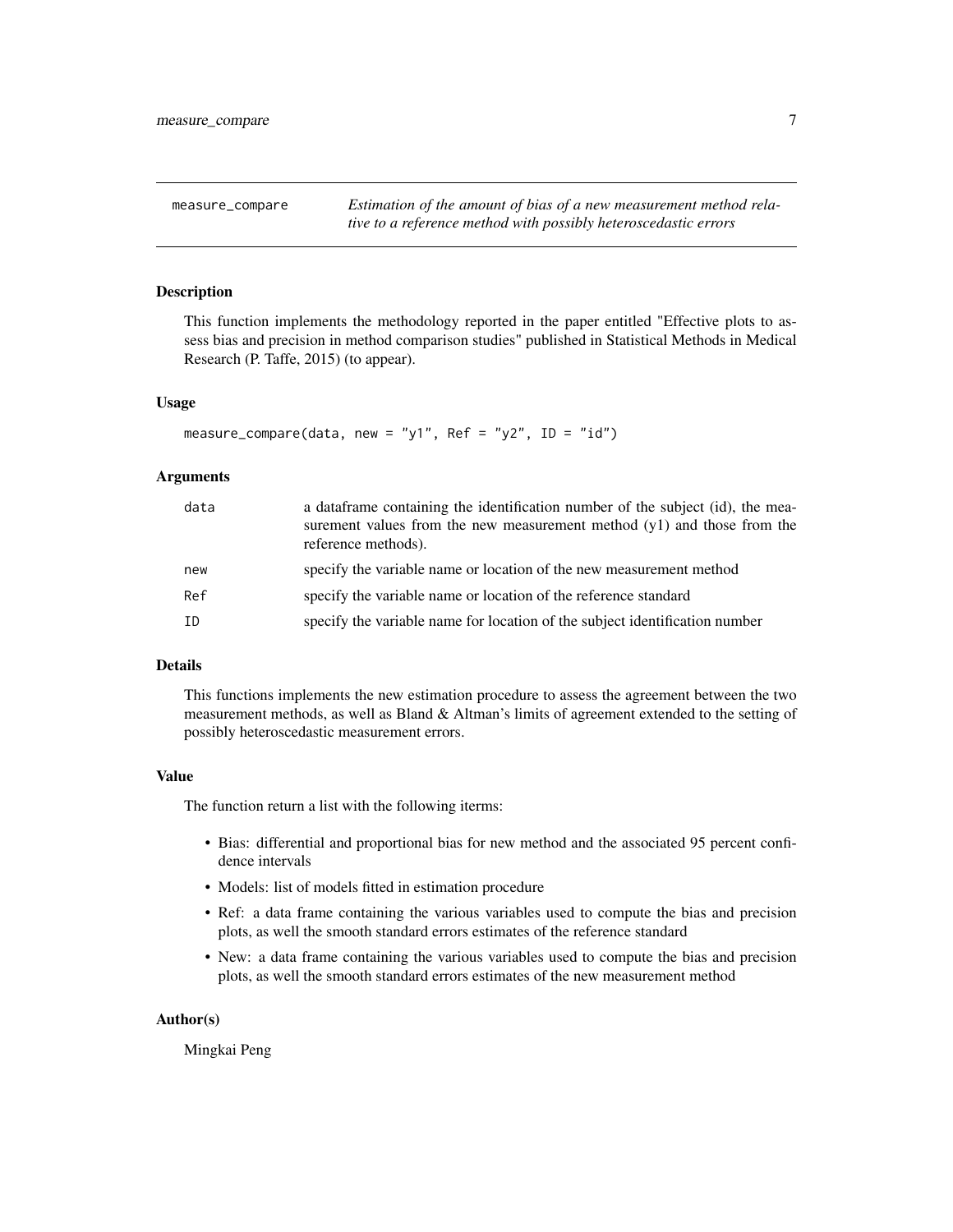#### Examples

```
### Load the data
data(data1)
### Analysis
measure_model <- measure_compare(data1)
```
precision\_plot *Precision plot used to compare the standard deviation of a new measurement method with that of a reference standard with possibly heteroscedastic errors*

#### Description

This plot allows the visual comparison of the precision (i.e. standard deviation) of the new measurement method with that of a reference standard by creating a scatter plot of the estimated standard deviation against the best linear prediction (BLUP) of the latent variable x.

#### Usage

```
precision_plot(object)
```
#### Arguments

object an object retunred by a call to [measure\\_compare](#page-6-1)

#### Author(s)

Mingkai Peng

#### Examples

```
### load the data
data(data1)
### analysis
measure_model <- measure_compare(data1)
### Precision plot
precision_plot(measure_model)
```
<span id="page-7-0"></span>